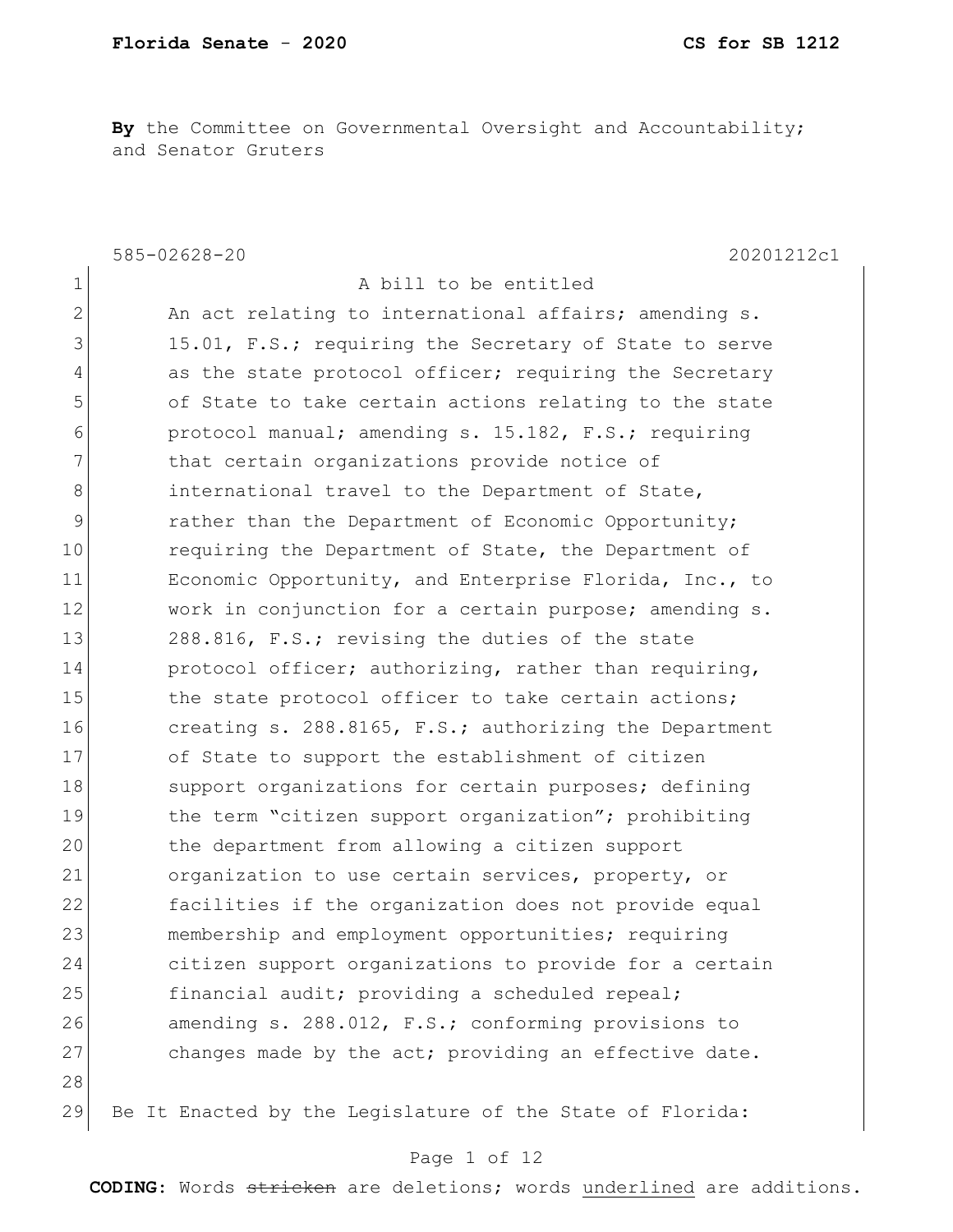30 31 Section 1. Section 15.01, Florida Statutes, is amended to 32 read: 33 15.01 Duties.-34 (1) The Secretary of State shall serve as the state 35 protocol officer. In consultation with the Governor and other

585-02628-20 20201212c1

36 governmental officials, the Secretary of State shall develop, 37 maintain, publish, and distribute the state protocol manual.

 (2) The Department of State shall have the custody of the constitution and Great Seal of this state, and of the original 40 statutes thereof, and of the resolutions of the Legislature, and 41 of all the official correspondence of the Governor. The department shall keep in its office a register and an index of all official letters, orders, communications, messages, 44 documents, and other official acts issued or received by the 45 Governor or the Secretary of State, and record these in a book numbered in chronological order. The Governor, before issuing 47 any order or transmission of any official letter, communication, or document from the executive office or promulgation of any official act or proceeding, except military orders, shall deliver the same or a copy thereof to the Department of State to be recorded.

52 Section 2. Section 15.182, Florida Statutes, is amended to 53 read:

54 15.182 International travel by state-funded musical, 55 cultural, or artistic organizations; notification to the 56 Department of State Economic Opportunity.-

57 (1) If a musical, cultural, or artistic organization that 58 receives state funding is traveling internationally for a

## Page 2 of 12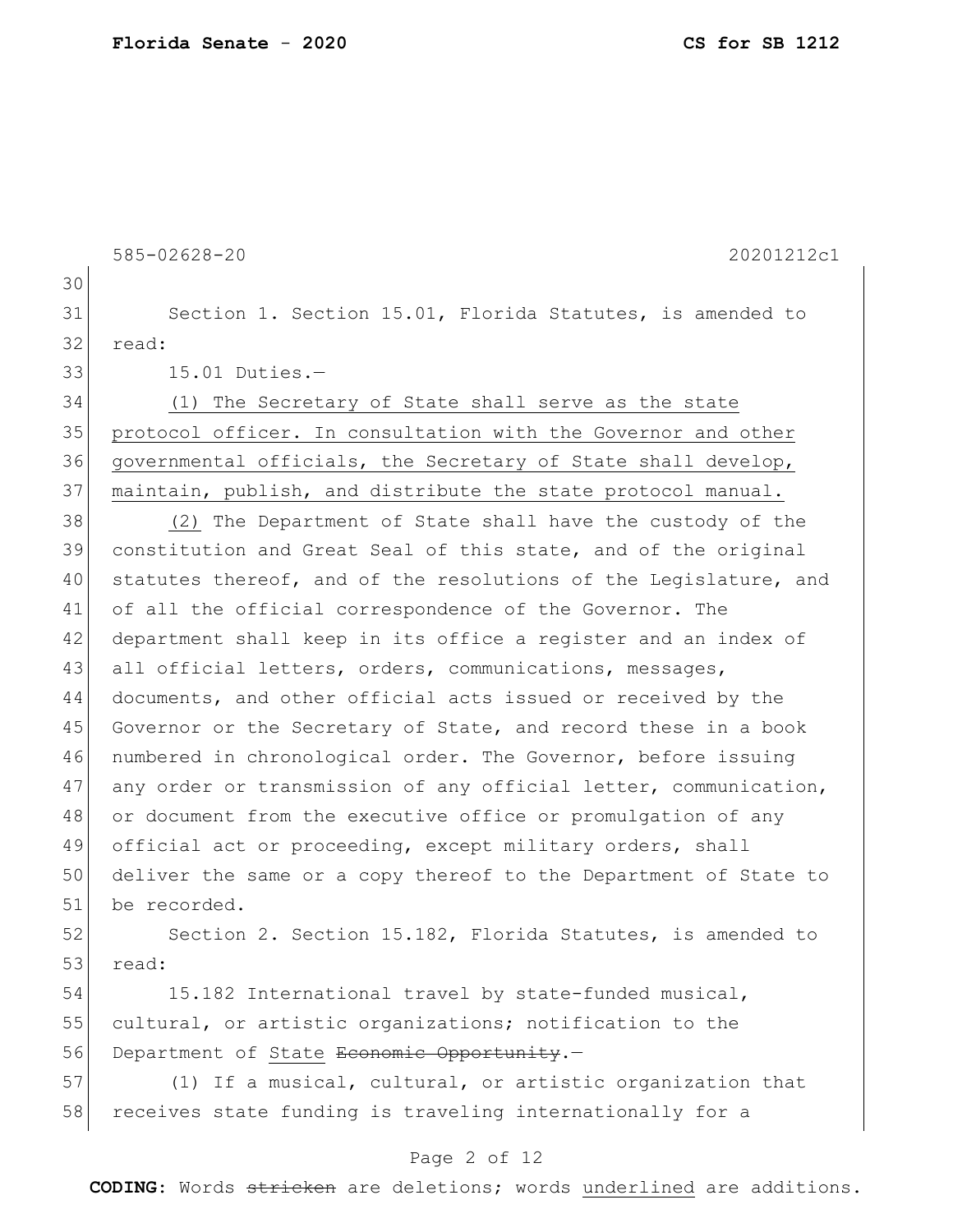585-02628-20 20201212c1 59 presentation, performance, or other significant public viewing, 60 including an organization associated with a college or 61 university, such organization shall notify the Department of 62 State <del>Economic Opportunity</del> in writing of its intentions to 63 travel, together with the date, time, and location of each 64 appearance. The notice shall be provided to the department at 65 least 30 days prior to the date the international travel is to 66 commence or, when an intention to travel internationally is not 67 formed at least 30 days in advance of the date the travel is to 68 commence, as soon as feasible after forming such travel 69 intention. The department shall take an active role in informing 70 such artistic organizations of the responsibility to provide 71 notice of international travel intentions.

 $72$  (2) The Department of State Economic Opportunity, in 73 conjunction with the Department of Economic Opportunity and 74 Enterprise Florida, Inc., shall act as an intermediary between 75 performing musical, cultural, and artistic organizations and 76 Florida businesses to encourage and coordinate joint 77 undertakings. Such coordination may include, but is not limited 78 to, encouraging business and industry to sponsor cultural 79 events, assistance with travel of such organizations, and 80 coordinating travel schedules of cultural performance groups and 81 international trade missions.

 $82$  (3) An organization shall provide the notification to the 83 Department of State required by this section at least 30 days 84 before the date the international travel is to commence or, when 85 an intention to travel internationally is not formed at least 30 86 days in advance of the date the travel is to commence, 87 as feasible after forming such travel intention. The Department

## Page 3 of 12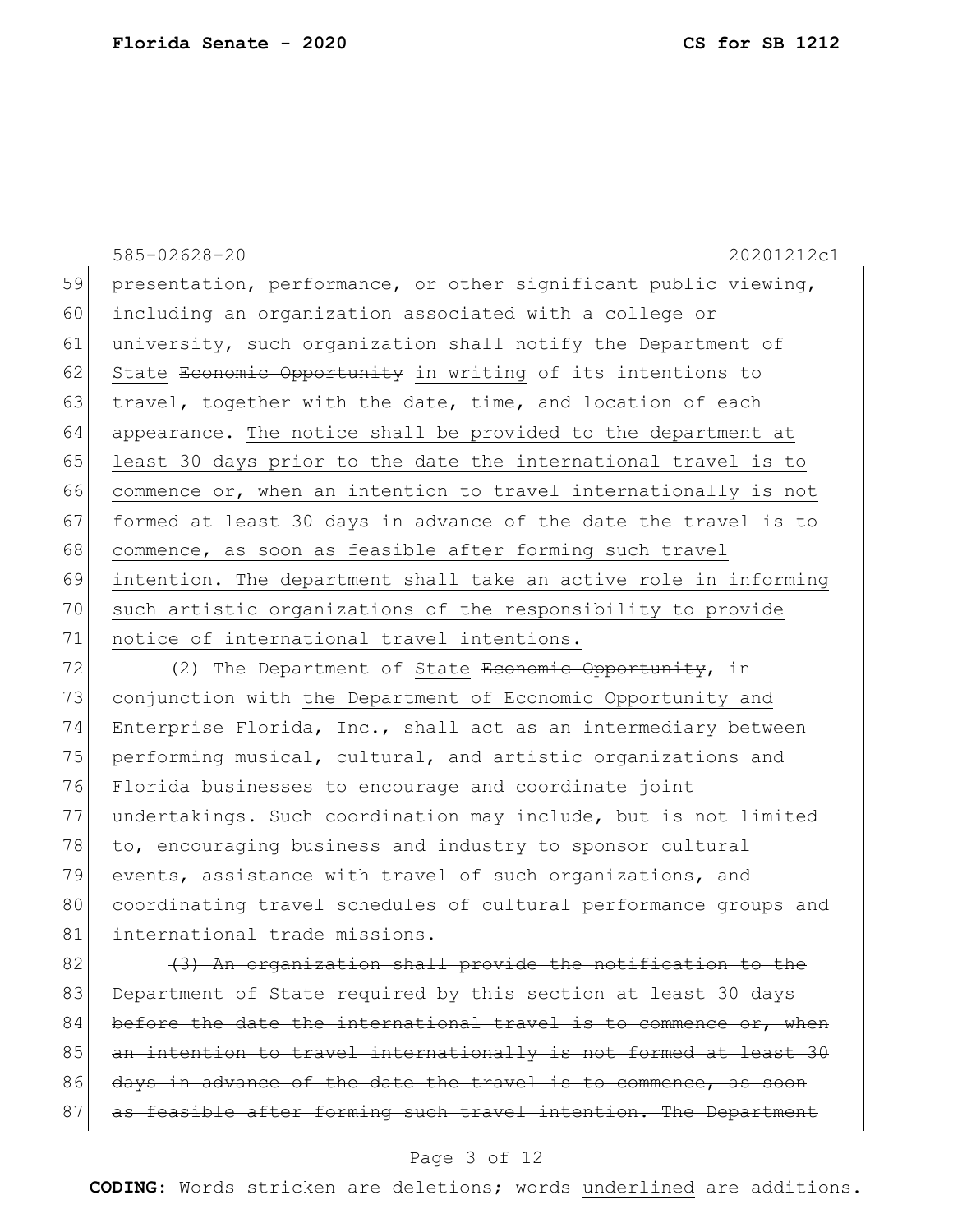585-02628-20 20201212c1 88 of State shall take an active role in informing such groups of 89 the responsibility to notify the department of travel 90 intentions. 91 Section 3. Paragraphs (c) and (d) of subsection (2) and 92 subsection (3) of section 288.816, Florida Statutes, are amended 93 to read: 94 288.816 Intergovernmental relations.-95 (2) The state protocol officer shall be responsible for all 96 consular relations between the state and all foreign governments 97 doing business in Florida. The state protocol officer shall 98 | monitor United States laws and directives to ensure that all 99 federal treaties regarding foreign privileges and immunities are 100 properly observed. The state protocol officer shall:  $101$  (c) Issue certificates to such foreign governmental 102 officials after verification pursuant to proper investigations 103 through United States Department of State sources and the 104 appropriate foreign government. 105 (d) Verify entitlement to sales and use tax exemptions 106 pursuant to United States Department of State guidelines and 107 identification methods. 108 (3) The state protocol officer may shall operate the sister 109 city and sister state program and establish such new programs as 110 needed to further global understanding through the interchange 111 of people, ideas, and culture between Florida and the world. To 112 accomplish this purpose, the state protocol officer shall have 113 the power and authority to: 114 (a) Coordinate and carry out activities designed to 115 encourage the state and its subdivisions to participate in 116 sister city and sister state affiliations with foreign countries

## Page 4 of 12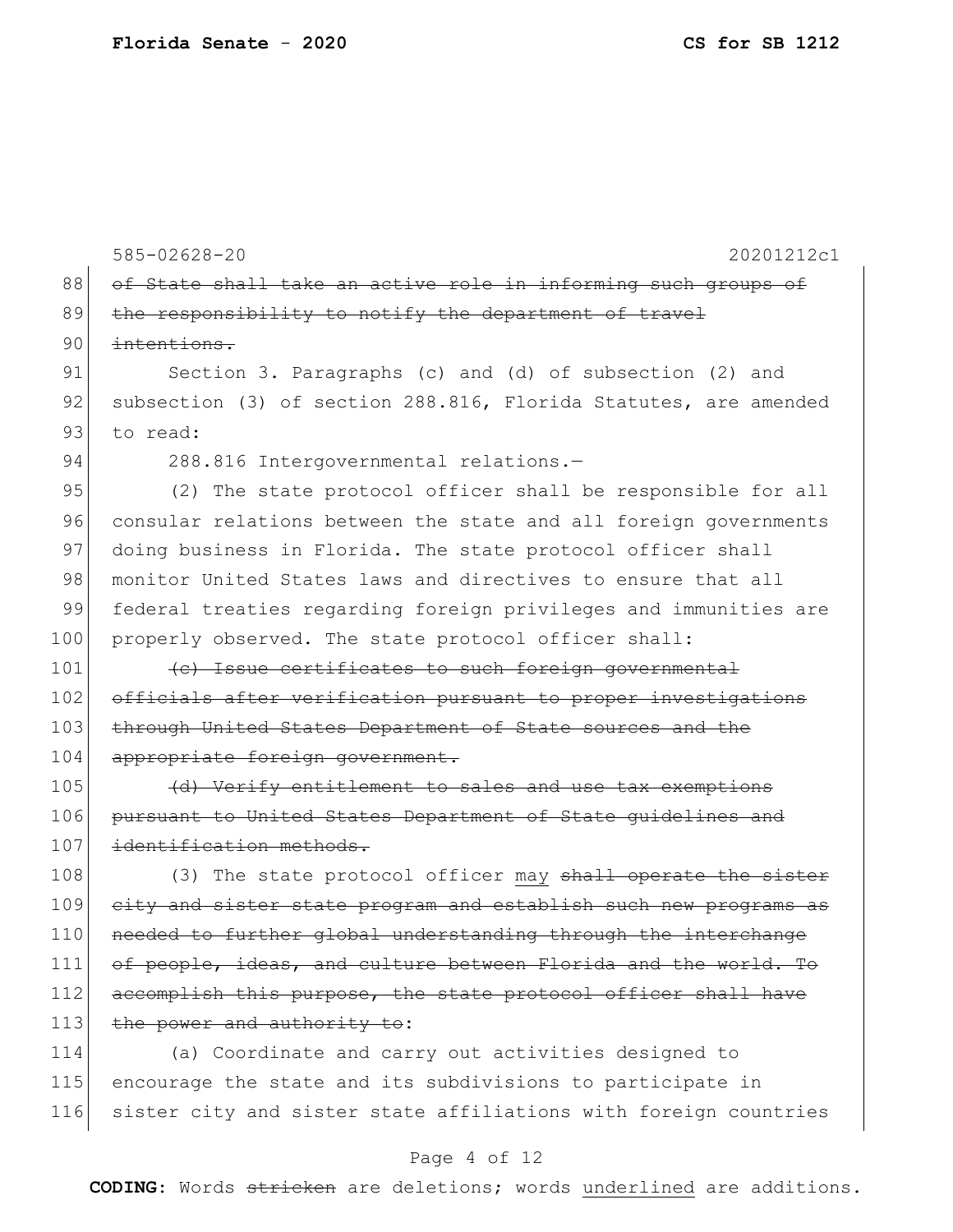|     | $585 - 02628 - 20$<br>20201212c1                                 |
|-----|------------------------------------------------------------------|
| 117 | and their subdivisions. Such activities may include a State of   |
| 118 | Florida sister cities conference.                                |
| 119 | (b) Encourage cooperation with and disseminate information       |
| 120 | pertaining to the Sister Cities International Program and any    |
| 121 | other program whose object is to promote linkages with foreign   |
| 122 | countries and their subdivisions.                                |
| 123 | (c) Maximize any aid available from all levels of                |
| 124 | government, public and private agencies, and other entities to   |
| 125 | facilitate such activities.                                      |
| 126 | (d) Establish a viable system of registration for sister         |
| 127 | city and sister state affiliations between the state and foreign |
| 128 | countries and their subdivisions. Such system shall include a    |
| 129 | method to determine that sufficient ties are properly            |
| 130 | established as well as a method to supervise how these ties are  |
| 131 | $mainright$                                                      |
| 132 | (e) Maintain a current and accurate listing of all such          |
| 133 | affiliations. Sister city affiliations shall not be discouraged  |
| 134 | between the state and any country specified in s. 620 (f) (1) of |
| 135 | the federal Foreign Assistance Act of 1961, as amended, with     |
| 136 | whom the United States is currently conducting diplomatic        |
| 137 | relations unless a mandate from the United States Government     |
| 138 | expressly prohibits such affiliations.                           |
| 139 | Section 4. Section 288.8165, Florida Statutes, is created        |
| 140 | to read:                                                         |
| 141 | 288.8165 Citizen support organizations.-                         |
| 142 | (1) CITIZEN SUPPORT ORGANIZATIONS. The Department of State       |
| 143 | may authorize the establishment of citizen support organizations |
| 144 | to provide assistance, funding, and promotional support for the  |
| 145 | intergovernmental programs of the department. For the purposes   |

# Page 5 of 12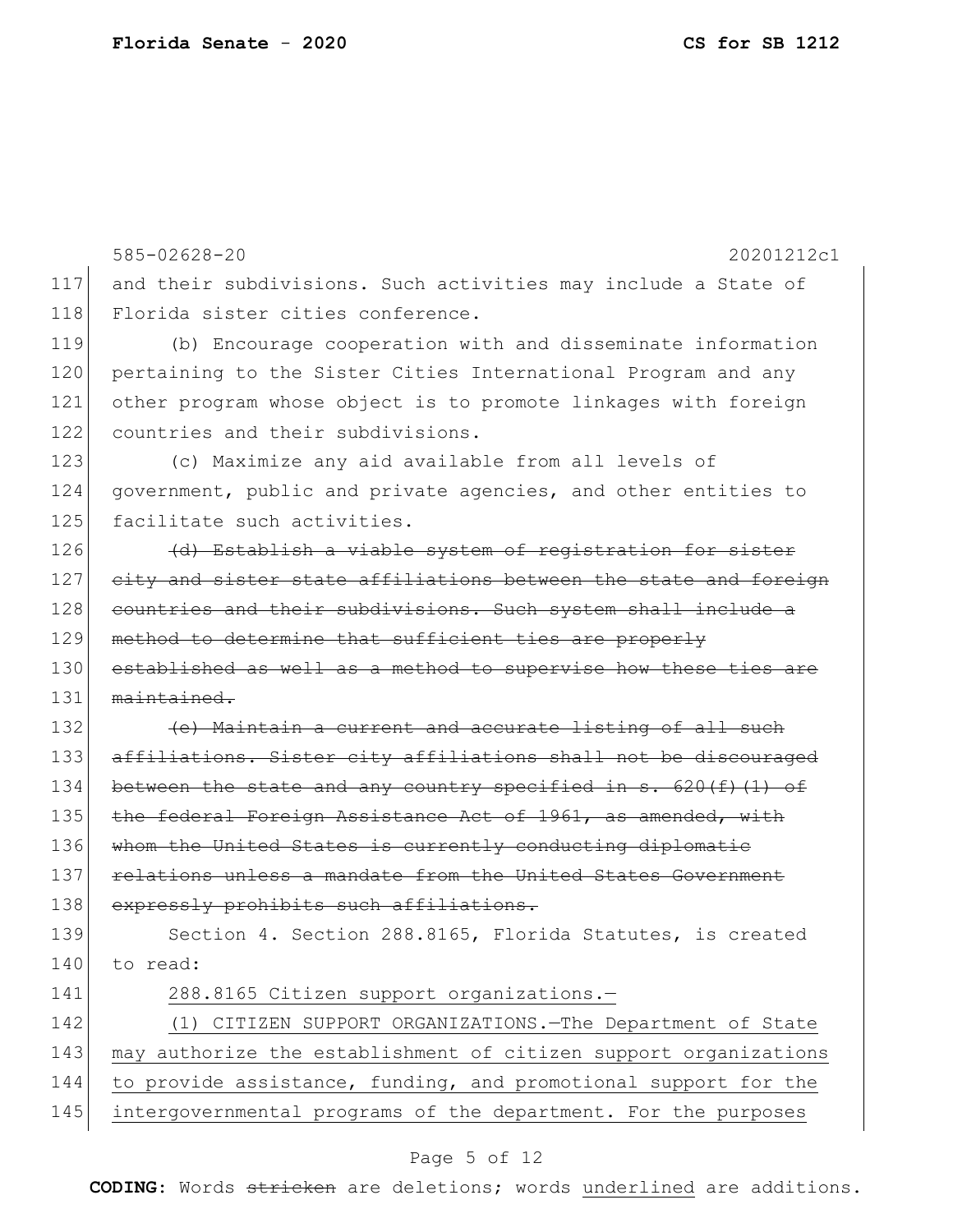|     | $585 - 02628 - 20$<br>20201212c1                                 |
|-----|------------------------------------------------------------------|
| 146 | of this section, a "citizen support organization" means an       |
| 147 | organization which:                                              |
| 148 | (a) Is a Florida corporation not for profit incorporated         |
| 149 | under chapter 617 and approved by the Department of State.       |
| 150 | (b) Is organized and operated to conduct programs and            |
| 151 | activities; raise funds; request and receive grants, gifts, and  |
| 152 | bequests of money; acquire, receive, hold, invest, and           |
| 153 | administer, in its own name, securities, funds, or real or       |
| 154 | personal property; and make expenditures for the benefit of the  |
| 155 | intergovernmental programs of the department; except that such   |
| 156 | organization may not receive funds from the department by grant  |
| 157 | or gift unless specifically authorized by the Legislature. If    |
| 158 | the citizen support organization by contract provides fiscal and |
| 159 | administrative services to the department for a grant or program |
| 160 | that benefits the intergovernmental programs of the department,  |
| 161 | the organization may be reimbursed or compensated for such       |
| 162 | services by the department if the services are a direct benefit  |
| 163 | to the intergovernmental programs of the department.             |
| 164 | (c) The department has determined to be consistent with the      |
| 165 | goals of the intergovernmental programs of the department and in |
| 166 | the best interests of the state.                                 |
| 167 | (d) Is approved in writing by the department to operate for      |
| 168 | the benefit of the intergovernmental programs of the department. |
| 169 | Such approval must be stated in a letter of agreement from the   |
| 170 | Secretary of State.                                              |
| 171 | (2) USE OF ADMINISTRATIVE SERVICES AND PROPERTY.-                |
| 172 | (a) The department may permit a citizen support                  |
| 173 | organization to use department property, facilities, and         |
| 174 | personnel free of charge. A citizen support organization may use |

# Page 6 of 12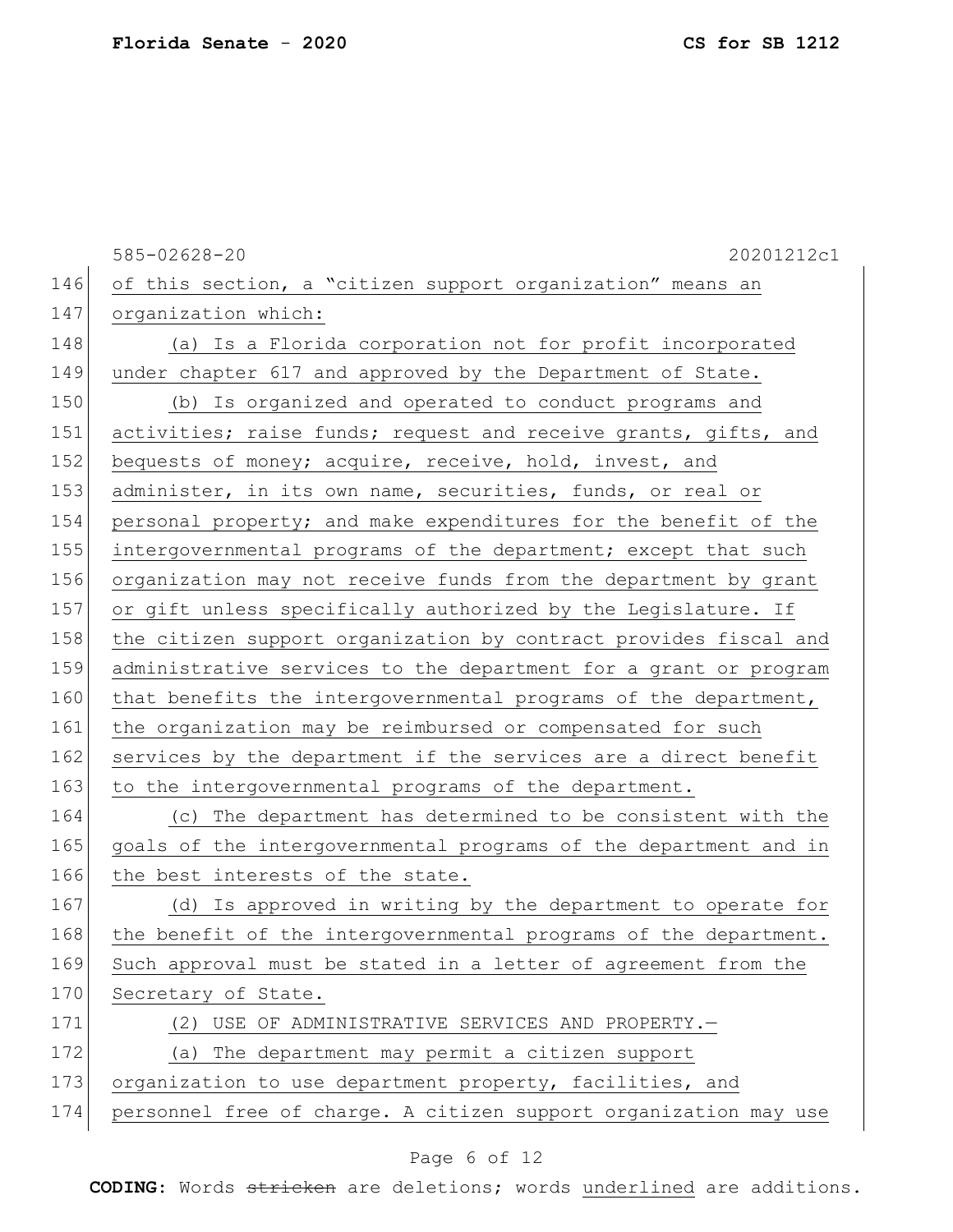|     | $585 - 02628 - 20$<br>20201212c1                                  |
|-----|-------------------------------------------------------------------|
| 175 | department property, facilities, and personnel if such use is     |
| 176 | consistent with the approved purpose of that citizen support      |
| 177 | organization and if such use does not unreasonably interfere      |
| 178 | with the general public's use of department property,             |
| 179 | facilities, and personnel for established purposes.               |
| 180 | (b) The department may prescribe conditions upon the use by       |
| 181 | a citizen support organization of department property,            |
| 182 | facilities, or personnel.                                         |
| 183 | (c) The department may not permit the use of any property,        |
| 184 | facilities, or personnel of the state by a citizen support        |
| 185 | organization that does not provide equal membership and           |
| 186 | employment opportunities to all persons regardless of race,       |
| 187 | color, national origin, religion, sex, or age.                    |
| 188 | (3) ANNUAL AUDIT. - Each citizen support organization shall       |
| 189 | provide for an annual financial audit in accordance with s.       |
| 190 | 215.981.                                                          |
| 191 | (4) FUTURE REPEAL. - This section is repealed October 1,          |
| 192 | 2025, unless reviewed and saved from repeal by the Legislature.   |
| 193 | Section 5. Section 288.012, Florida Statutes, is amended to       |
| 194 | read:                                                             |
| 195 | 288.012 State of Florida international offices <del>; state</del> |
| 196 | protocol officer; protocol manual. The Legislature finds that     |
| 197 | the expansion of international trade and tourism is vital to the  |
| 198 | overall health and growth of the economy of this state. This      |
| 199 | expansion is hampered by the lack of technical and business       |
| 200 | assistance, financial assistance, and information services for    |
| 201 | businesses in this state. The Legislature finds that these        |
| 202 | businesses could be assisted by providing these services at       |
| 203 | State of Florida international offices. The Legislature further   |
|     |                                                                   |

# Page 7 of 12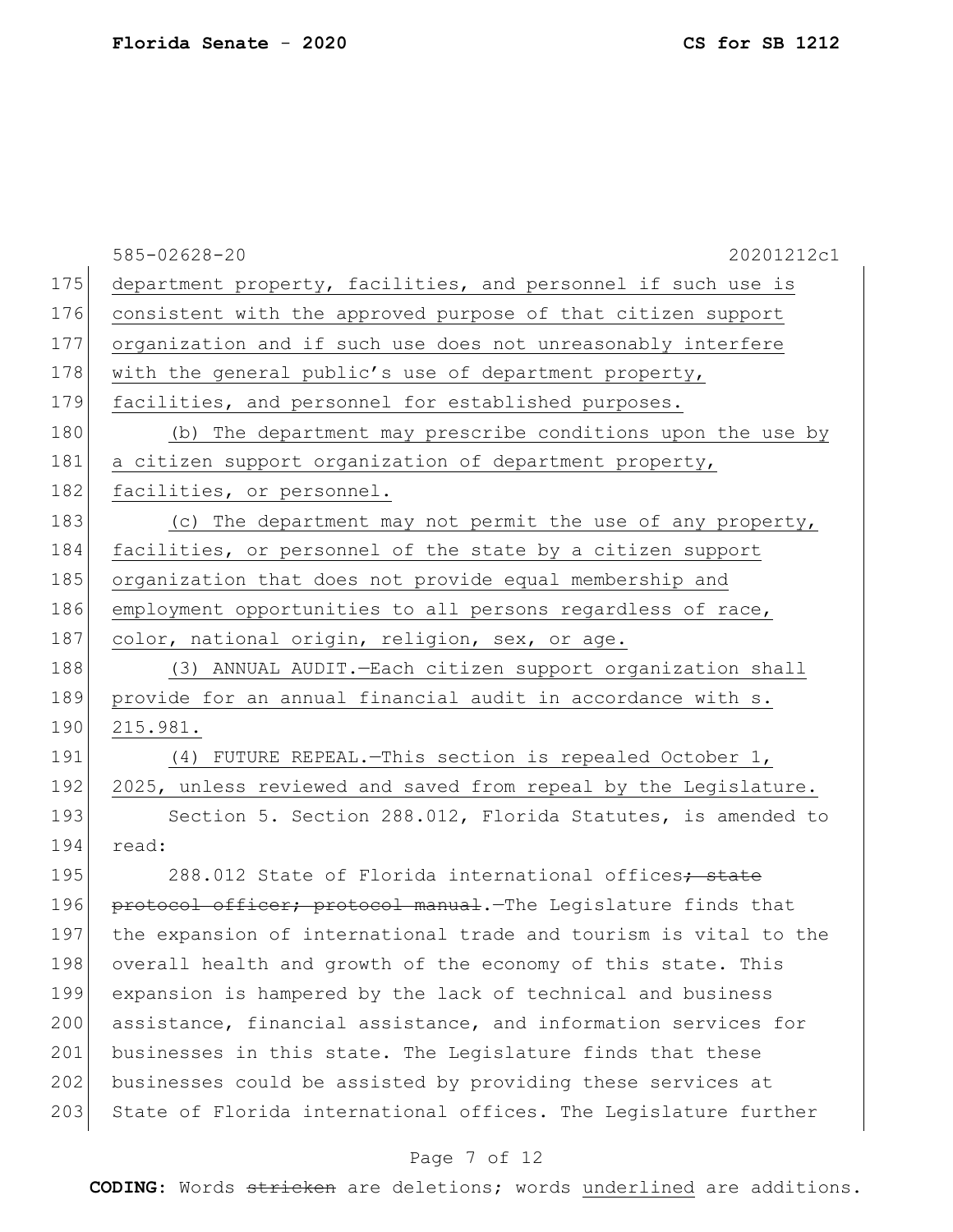585-02628-20 20201212c1 204 finds that the accessibility and provision of services at these 205 offices can be enhanced through cooperative agreements or 206 strategic alliances between private businesses and state, local, 207 and international governmental entities. 208 (1) The department is authorized to: 209 (a) Establish and operate offices in other countries for 210 the purpose of promoting trade and economic development 211 opportunities of the state, and promoting the gathering of trade 212 data information and research on trade opportunities in specific 213 countries. 214 (b) Enter into agreements with governmental and private 215 sector entities to establish and operate offices in other 216 countries which contain provisions that may conflict with the 217 general laws of the state pertaining to the purchase of office 218 space, employment of personnel, and contracts for services. When 219 agreements pursuant to this section are made which set 220 compensation in another country's currency, such agreements 221 shall be subject to the requirements of s. 215.425, but the 222 purchase of another country's currency by the department to meet 223 such obligations shall be subject only to s. 216.311. 224 (2) Each international office shall have in place an

225 operational plan approved by the participating boards or other 226 governing authority, a copy of which shall be provided to the 227 department. These operating plans shall be reviewed and updated  $228$  each fiscal year and shall include, at a minimum, the following:

229 (a) Specific policies and procedures encompassing the 230 entire scope of the operation and management of each office.

231 (b) A comprehensive, commercial strategic plan identifying 232 marketing opportunities and industry sector priorities for the

## Page 8 of 12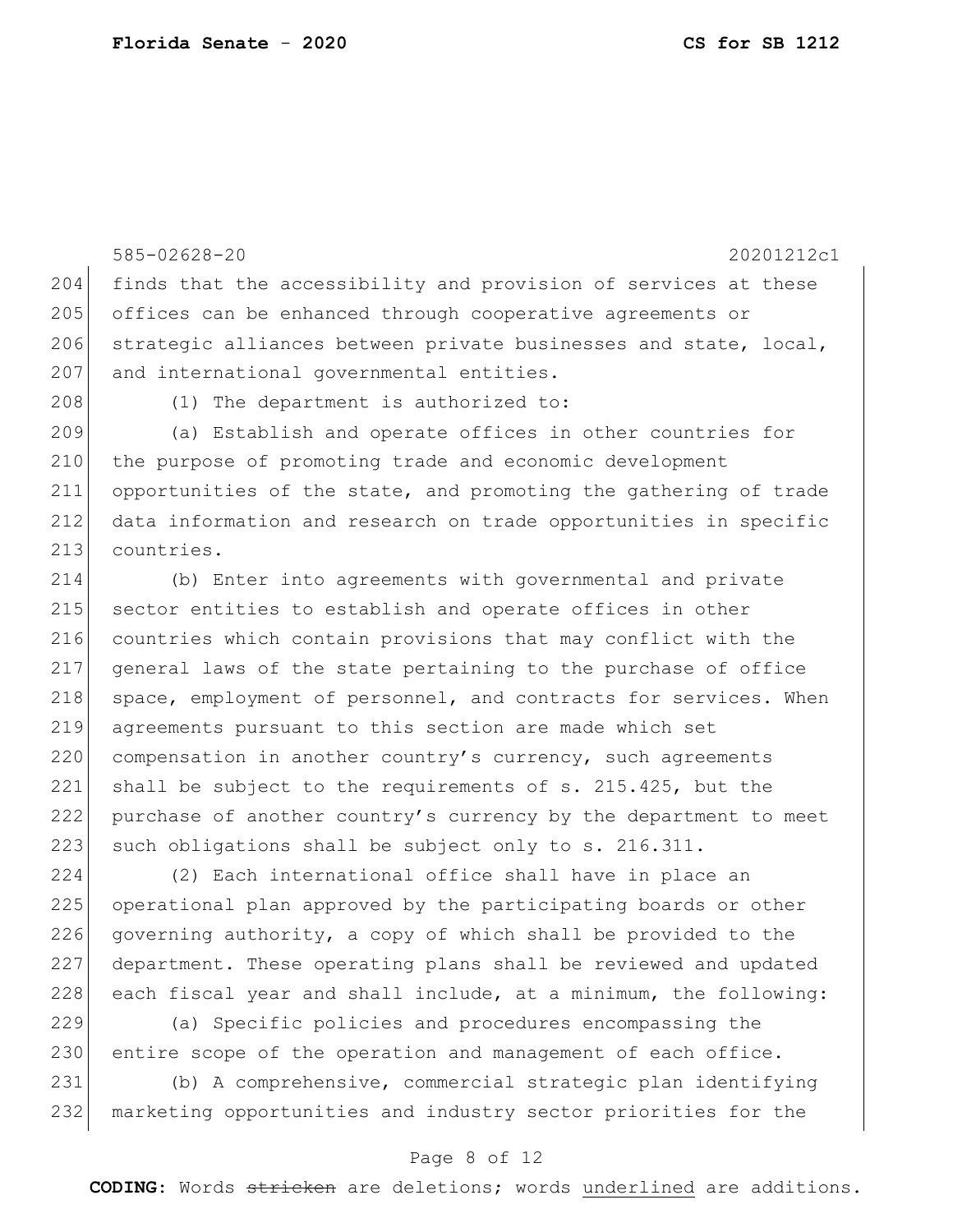585-02628-20 20201212c1 233 country in which an international office is located. 234 (c) Provisions for access to information for Florida 235 businesses related to trade leads and inquiries. 236 (d) Identification of new and emerging market opportunities 237 for Florida businesses. This information shall be provided 238 either free of charge or on a fee basis with fees set only to 239 recover the costs of providing the information. 240 (e) Provision of access for Florida businesses to 241 international trade assistance services provided by state and 242 local entities, seaport and airport information, and other 243 services identified by the department. 244 (f) Qualitative and quantitative performance measures for 245 each office, including, but not limited to, the number of 246 businesses assisted, the number of trade leads and inquiries 247 generated, the number of international buyers and importers 248 contacted, and the amount and type of marketing conducted. 249 (3) Each international office shall annually submit to 250 Enterprise Florida, Inc., a complete and detailed report on its 251 activities and accomplishments during the previous fiscal year 252 for inclusion in the annual report required under s. 288.906. In 253 the format and by the annual date prescribed by Enterprise 254 Florida, Inc., the report must set forth information on: 255 (a) The number of Florida companies assisted. 256 (b) The number of inquiries received about investment 257 opportunities in this state. 258 (c) The number of trade leads generated. 259 (d) The number of investment projects announced. 260 (e) The estimated U.S. dollar value of sales confirmations. 261 (f) The number of representation agreements.

## Page 9 of 12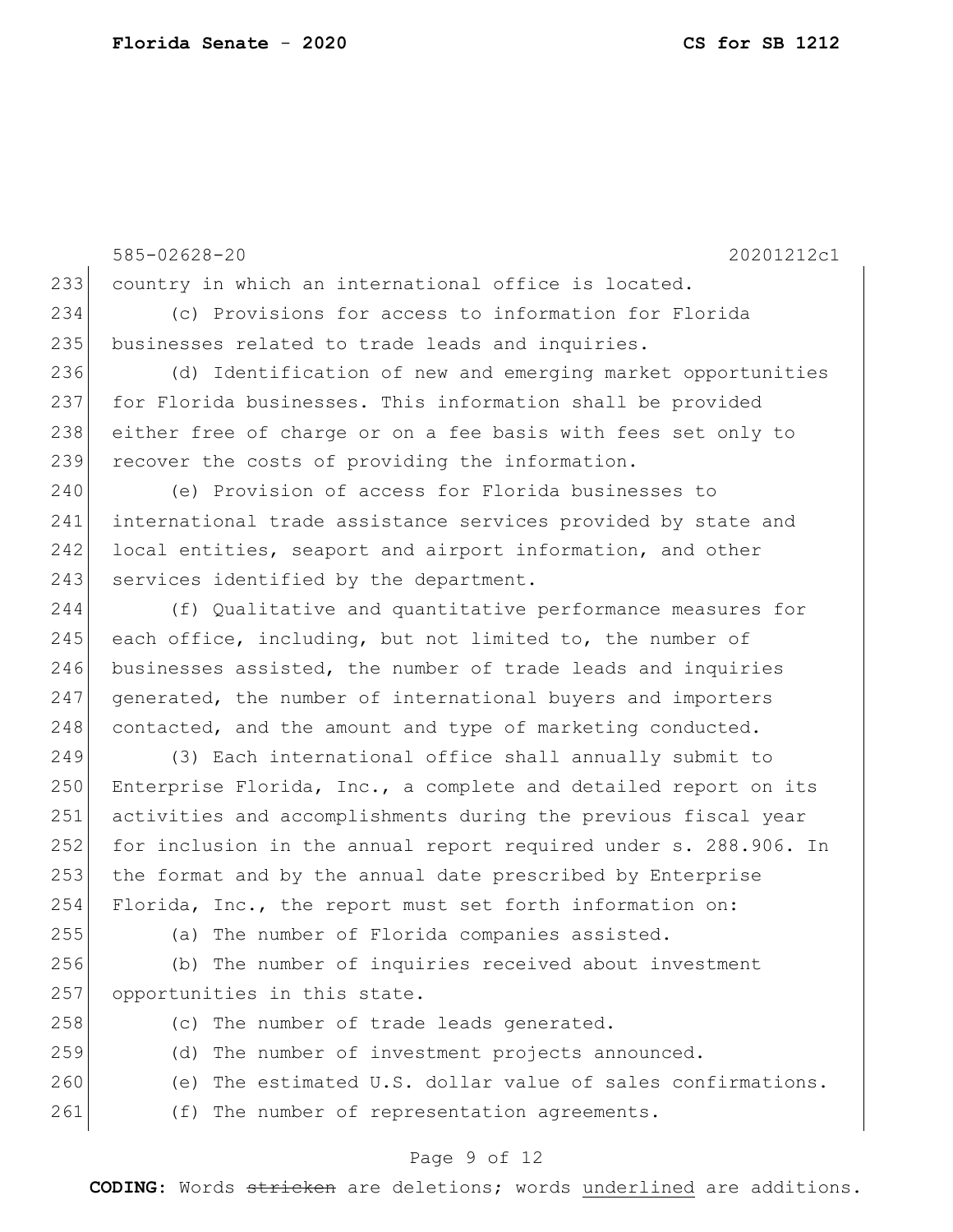Page 10 of 12 262 (g) The number of company consultations. 263 (h) Barriers or other issues affecting the effective 264 operation of the office. 265 (i) Changes in office operations which are planned for the 266 current fiscal year. 267 (j) Marketing activities conducted. 268 (k) Strategic alliances formed with organizations in the 269 country in which the office is located. 270 (1) Activities conducted with Florida's other international 271 offices. 272 (m) Any other information that the office believes would 273 contribute to an understanding of its activities. 274 (4) The Department of Economic Opportunity, in connection 275 with the establishment, operation, and management of any of its 276 offices located in another country, is exempt from the 277 provisions of ss. 255.21, 255.25, and 255.254 relating to 278 leasing of buildings; ss. 283.33 and 283.35 relating to bids for 279 printing; ss. 287.001-287.20 relating to purchasing and motor 280 vehicles; and ss. 282.003-282.00515 and 282.702-282.7101 281 relating to communications, and from all statutory provisions 282 relating to state employment. 283 (a) The department may exercise such exemptions only upon 284 prior approval of the Governor. 285 (b) If approval for an exemption under this section is 286 granted as an integral part of a plan of operation for a 287 specified international office, such action shall constitute 288 continuing authority for the department to exercise the 289 exemption, but only in the context and upon the terms originally 290 granted. Any modification of the approved plan of operation with

585-02628-20 20201212c1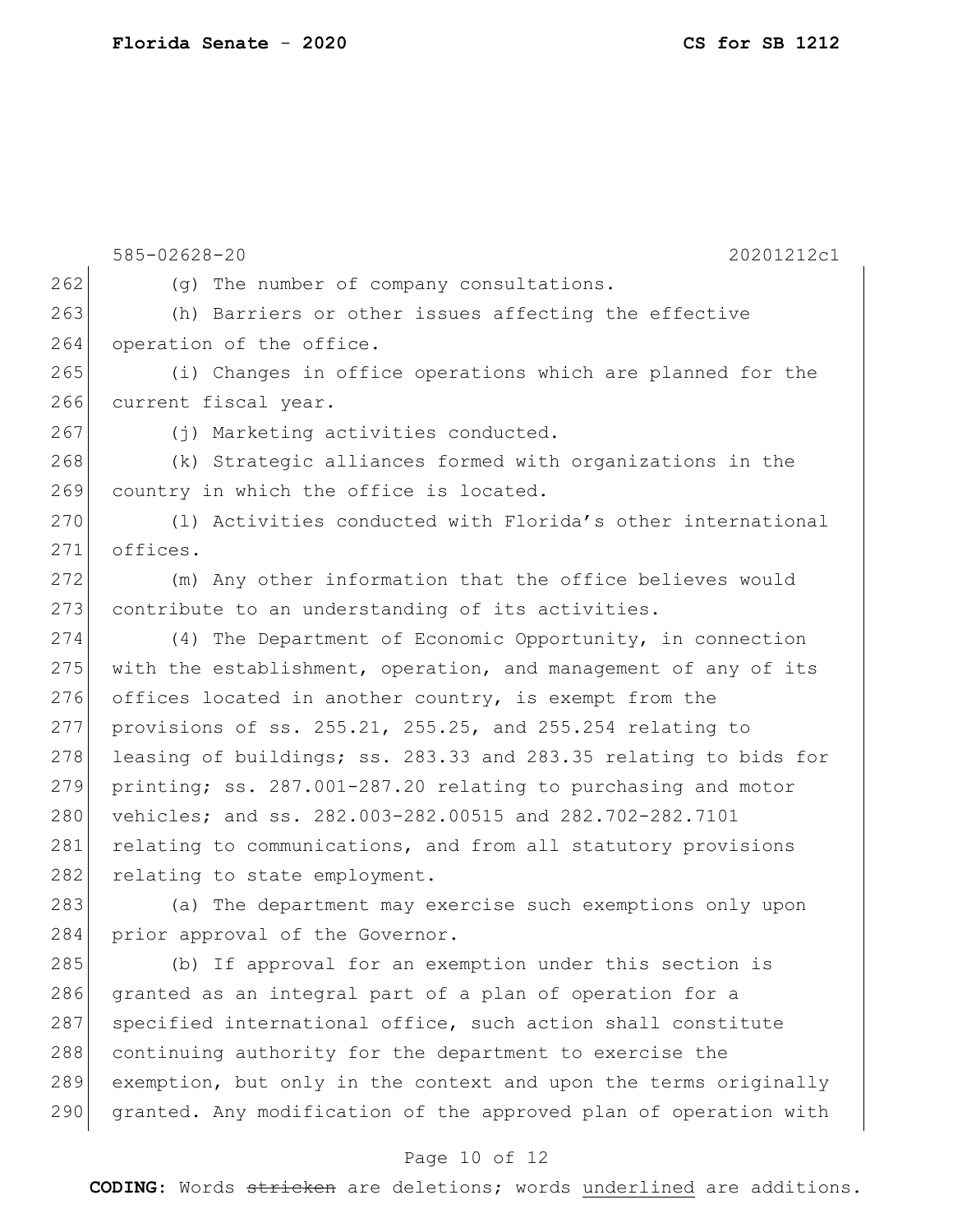```
585-02628-20 20201212c1
291 respect to an exemption contained therein must be resubmitted to
292 the Governor for his or her approval. An approval granted to 
293 exercise an exemption in any other context shall be restricted
294 to the specific instance for which the exemption is to be 
295 exercised.
296 (c) As used in this subsection, the term "plan of
297 operation" means the plan developed pursuant to subsection (2).
298 (d) Upon final action by the Governor with respect to a
299 request to exercise the exemption authorized in this subsection,
300 the department shall report such action, along with the original 
301 request and any modifications thereto, to the President of the
302 Senate and the Speaker of the House of Representatives within 30 
303 days.
304 (5) Where feasible and appropriate, international offices 
305 established and operated under this section may provide one-stop 
306 access to the economic development, trade, and tourism
307 information, services, and programs of the state. Where feasible 
308 and appropriate, such offices may also be collocated with other
309 international offices of the state.
310 (6) The department is authorized to make and to enter into 
311 contracts with Enterprise Florida, Inc., to carry out the 
312 provisions of this section. The authority, duties, and
313 exemptions provided in this section apply to Enterprise Florida, 
314 Inc., to the same degree and subject to the same conditions as 
315 applied to the department. To the greatest extent possible, such 
316 contracts shall include provisions for cooperative agreements or 
317 strategic alliances between private businesses and state, 
318 international, and local governmental entities to operate 
319 international offices.
```
## Page 11 of 12